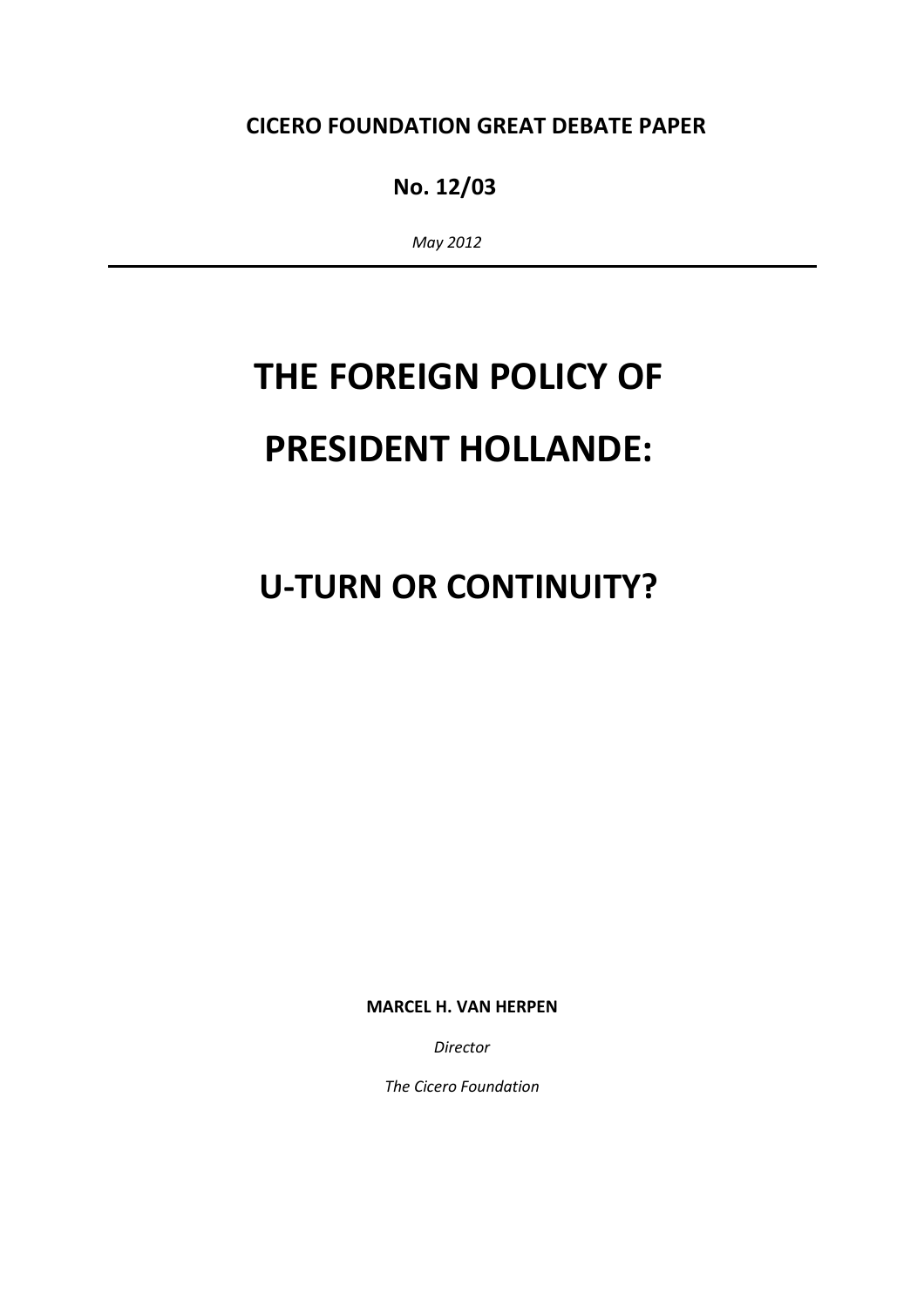#### Abstract

What kind of foreign policy will François Hollande, the new French President, conduct? The author analyzes the different options and compares these with the policies of his predecessor, Nicolas Sarkozy. He concludes that there will be continuity, but also changes. Although continuity will prevail in the EU and in the transatlantic relationship, changes can be expected in the relationship with Turkey, China, Japan, Russia, Francophone Africa, and, possibly, in the Middle East.

\_\_\_\_\_\_\_\_\_\_\_\_\_\_\_\_\_\_\_\_\_\_\_\_\_\_\_\_\_\_\_\_\_\_\_\_\_\_\_\_\_\_\_\_\_\_\_\_\_\_\_\_\_\_\_\_\_\_\_\_\_\_\_\_\_\_\_\_\_\_\_\_\_\_\_

#### Hollande's Foreign Policy: A Black Box?

On 15 May 2012 François Hollande became the new French president. After the hyperactive presidency of Nicholas Sarkozy Hollande promised to be a 'normal president'. However, what a 'normal president' is supposed to be remains unknown. We may therefore assume that Hollande only wanted to stress his difference with Sarkozy, sensing that presenting himself as the 'anti-Sarkozy' could bring him a majority in the country. Does Hollande's selfpresentation as the 'anti-Sarkozy' also imply a U-turn in French foreign policy and will he steer France into a totally new direction which will have a direct impact on France's relation with the US and NATO? In order to answer this question we have to take into account the following elements:

- 1. Hollande is not a foreign policy expert.
- 2. Foreign policy did also hardly figure in his election program, nor in the election campaign.
- 3. There is no clear right-left divide in French foreign policy. However, there is another divide: Gaullist-Mitterrandist versus Atlanticist. The foreign policy of Gaullists can be Atlanticist and the foreign policy of Socialists can be Gaullist.
- 4. In addition, the foreign policy conducted by one and the same president, can show great variations during his tenure. This was the case during the presidency of Hollande's predecessor.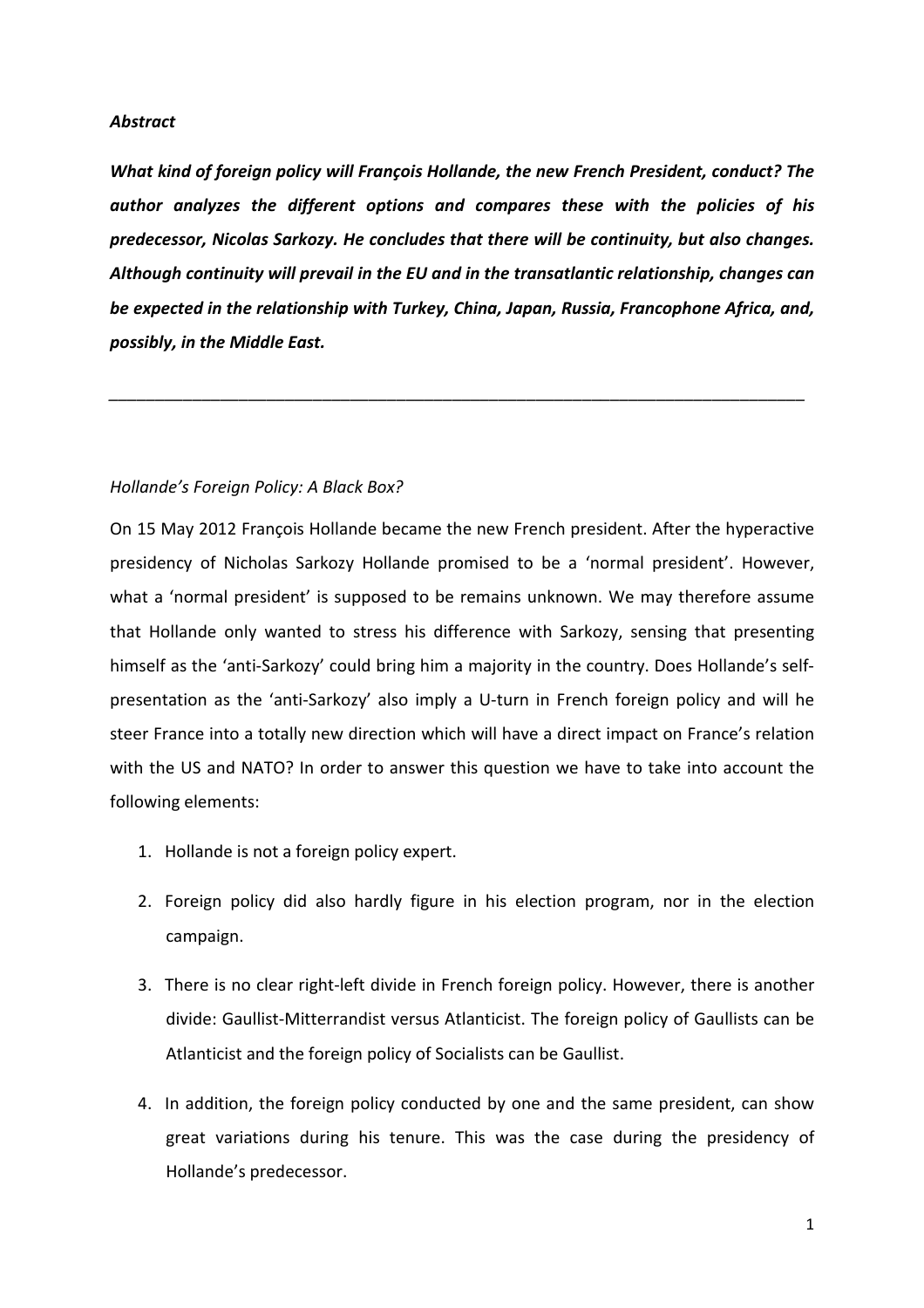How do these four elements impact on the foreign policy choices of the new French president?

#### Hollande is not a Foreign Policy Expert

Hollande is not a foreign policy expert. The man, who was during eleven years first secretary of the Socialist Party, has certainly a fine knowledge of many dossiers, including those concerning economic governance, public administration, and finance. He has also outspoken ideas on the reform of education, pensions, and the welfare system. However, he has less often expressed himself on international affairs and even less made himself a name by formulating original ideas about the place of France in the world. This lack of international experience is in itself not a reason why Hollande could not conduct a sensible foreign policy. Also Nicolas Sarkozy, who was an interior minister before becoming president, had no foreign policy experience, and the same is true of Barack Obama, whose international experience before becoming president was restricted to a short membership of the Senate's Foreign Affairs Committee. In these cases much depends on the choice of good advisers and capable foreign ministers, as well as the ability of the new president to learn in office. Obama did not hesitate to appoint the experienced Hillary Clinton as foreign secretary. Sarkozy made another choice and appointed Bernard Kouchner, the co-founder of Doctors Without Borders, a medical NGO, as foreign minister. Kouchner was, like Sarkozy himself, a novice in international affairs, which had a negative impact on Sarkozy's foreign policy. The appointment by Hollande of Laurent Fabius as foreign minister, on the contrary, augurs well. Fabius, a former prime minister, has the experience and stature to lead the Quai d'Orsay. The only flaw is his opposition to the European Constitution in 2004, but his support for the no vote was less a principled stance than a (failed) tactical maneuver to become the Socialist presidential candidate, and will therefore not prevent him from conducting a genuine pro-European policy.

#### Foreign Policy was Almost Absent in the Election Campaign

A second element which increases the uncertainty concerning Hollande's foreign policy is the fact that foreign policy was attributed only a minor place in the 60 engagements for France, listed in the 41 page election program Le changement c'est maintenant (Change is now). One can find there, for instance, a plea for the enlargement of the Security Council, a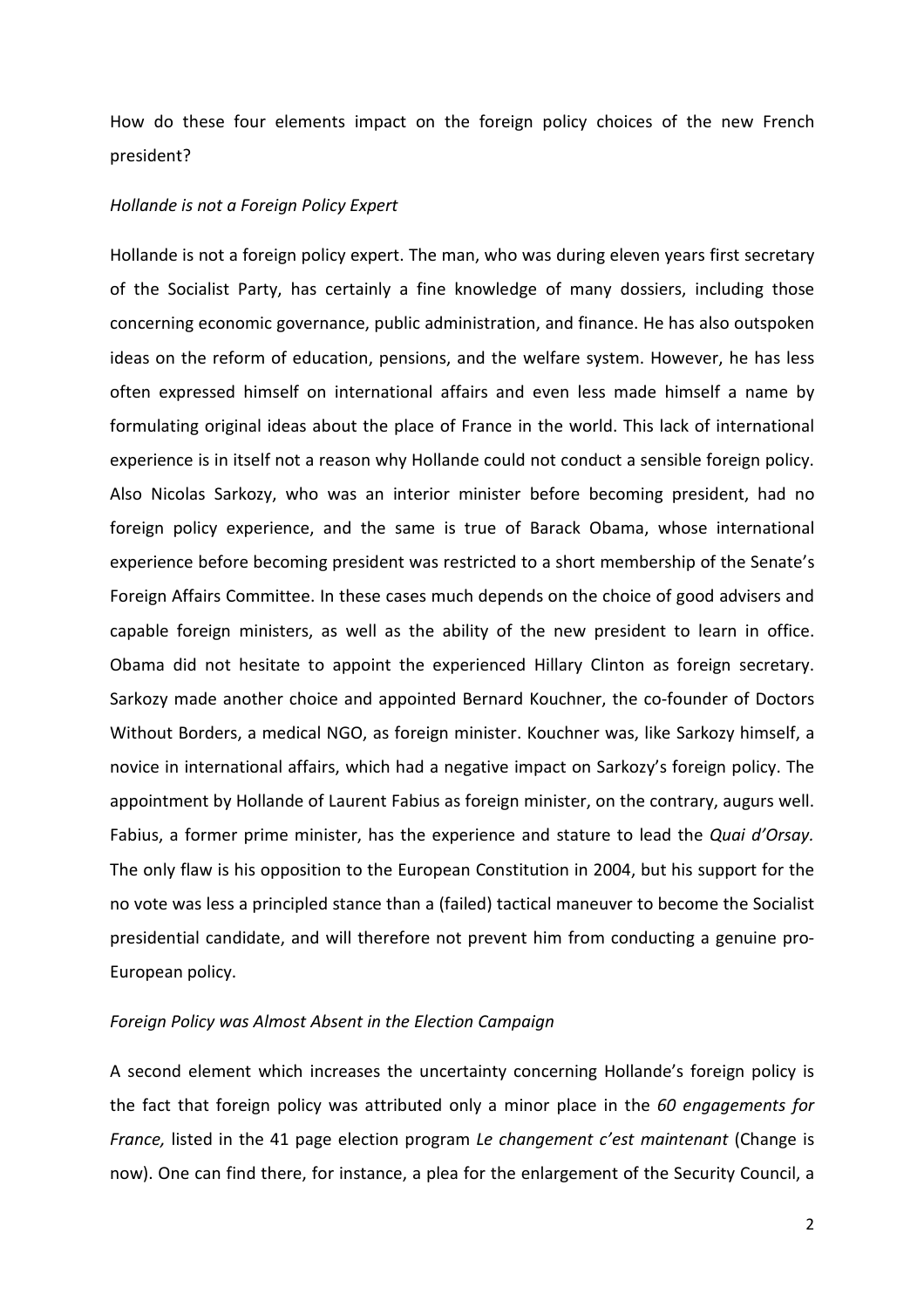proposal which, in fact, is not so new. Sarkozy already promised the same in 2006 in his book Témoignage, where he wrote: "I am convinced that one can no longer restrict oneself to the actual permanent members."(1) Hollande's program also mentions the countries South of the Mediterranean with which he wants to establish a relationship based on an "economic, democratic and cultural project", but this still remains rather vague and needs further elaboration. Another announced initiative is "to encourage, by new negotiations, peace and security between Israel and Palestine." It is not yet clear if Hollande really prepares for new overtures or if this promise only represents the obligatory pep talk used by European chancelleries. In fact, the program contains only one concrete point: the promise to withdraw two thousand French combat troops from Afghanistan before the end of 2012, a promise which will make neither the US, nor the other NATO allies especially happy, but which is, in itself, not dramatic. Foreign policy not only occupied a marginal place in the Socialist election program, it was also almost absent in the election campaign. Even in the great TV debate between the two candidates on May 2, 2012, the only references to foreign policy were made in the context of the debt crisis and the euro crisis. The international context was not discussed as such, but rather as a background to criticize the economic policies of the adversary.

#### There is No Right-Left Divide in French Foreign Policy

If François Hollande is a novice in foreign policy, if his election programme does not offer many clues, and if he did not express himself explicitly on foreign policy during the presidential election campaign, what can we expect? For outsiders Hollande remains a foreign policy *black box*. The only fact that could provide a clue is that during the campaign he presented himself as the anti-Sarkozy. But does this mean that he will radically change the course of French foreign policy ? Not necessarily. Because in France there is no clear right-left divide in foreign policy. When the Socialist François Mitterrand became President in 1981 he continued the foreign policy of his Gaullist and Centrist predecessors. Like De Gaulle he kept France out of the integrated command of NATO, and like Giscard he promoted a pro-European course which led to the Treaty of Maastricht and the Monetary Union. Ironically, it was Nicolas Sarkozy, the leader of the Gaullist UMP, who buried the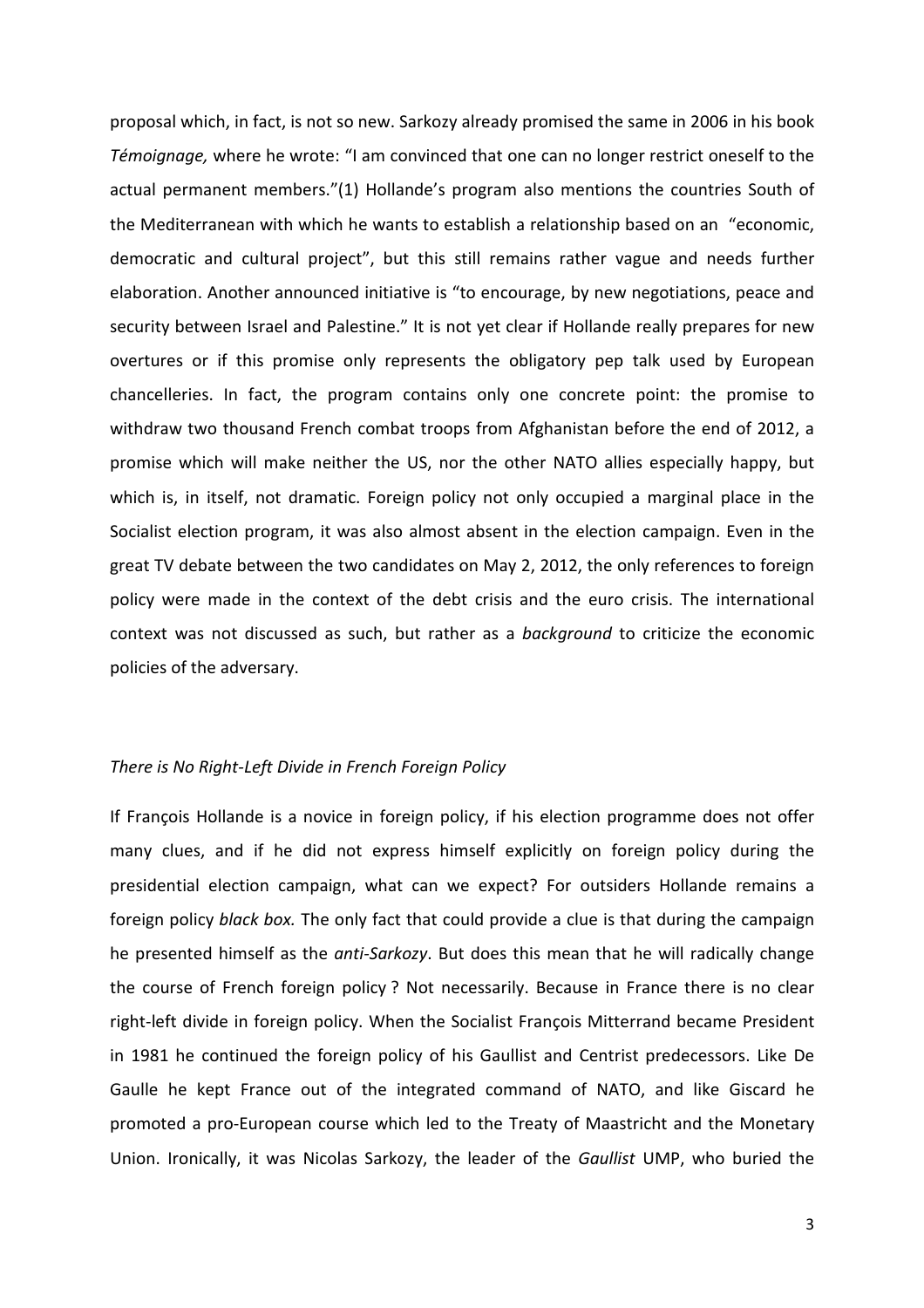Gaullist legacy and who, in April 2009 - after an absence of 43 years! - brought France back in the integrated command of NATO. This means that François Hollande, as a Socialist, is not bound by any predetermined foreign policy line. He is free to choose to continue Sarkozy's Atlanticist course or to return to the Gaullist-Mitterrandist position which claims for France a special, more independent, and less integrated position in the Alliance. In the Socialist Party there are proponents of such a return to Gaullist basics. One of them is Hubert Védrine, who was Secretary-General of the Élysée under Mitterrand and later foreign minister. Although Védrine has no position in the present government and does not belong to the inner circle of Hollande, the new president has to take into account the opposition that exists in his party against the Atlanticist course. Hollande already announced that in the coming months an evaluation will be made of France's reintegration into NATO. A return to the status quo ante, however, seems not to be on Hollande's wish list. In the last three years France has considerably strengthened its position in the alliance. Immediately after its return in 2009 it obtained the command of Allied Command Transformation (ACT) in Norfolk (USA), one of the two supreme commands of NATO. In the political organization it got a deputy Secretary General, tasked with investments. And when in April 2012 the posts for generals were distributed, France reached for the first time parity with the United Kingdom. In 2012 870 French military personnel work at NATO, against 160 before 2009. The new, prestigious position of France in NATO is highly appreciated by the French military. It is also appreciated by the French armaments industry that since the reintegration of Paris has obtained full access to calls for tender for NATO armaments programs. It is therefore safe to predict that Hollande will not jeopardize these accomplishments.

#### Sarkozy's Foreign Policy Legacy: An Unequal Balance

A fourth, and last element we have to consider is the foreign policy legacy which Hollande receives from his predecessor. A foreign policy legacy is a double-edged sword. On the one hand, a new administration is eager to show its difference with the preceding one. The foreign policy of a country is, on the other hand, determined by a number of geopolitical, strategic, historical, and economical factors which are, as a rule, characterized by continuity. Changing the foreign policy of a country is, therefore, like changing the course of a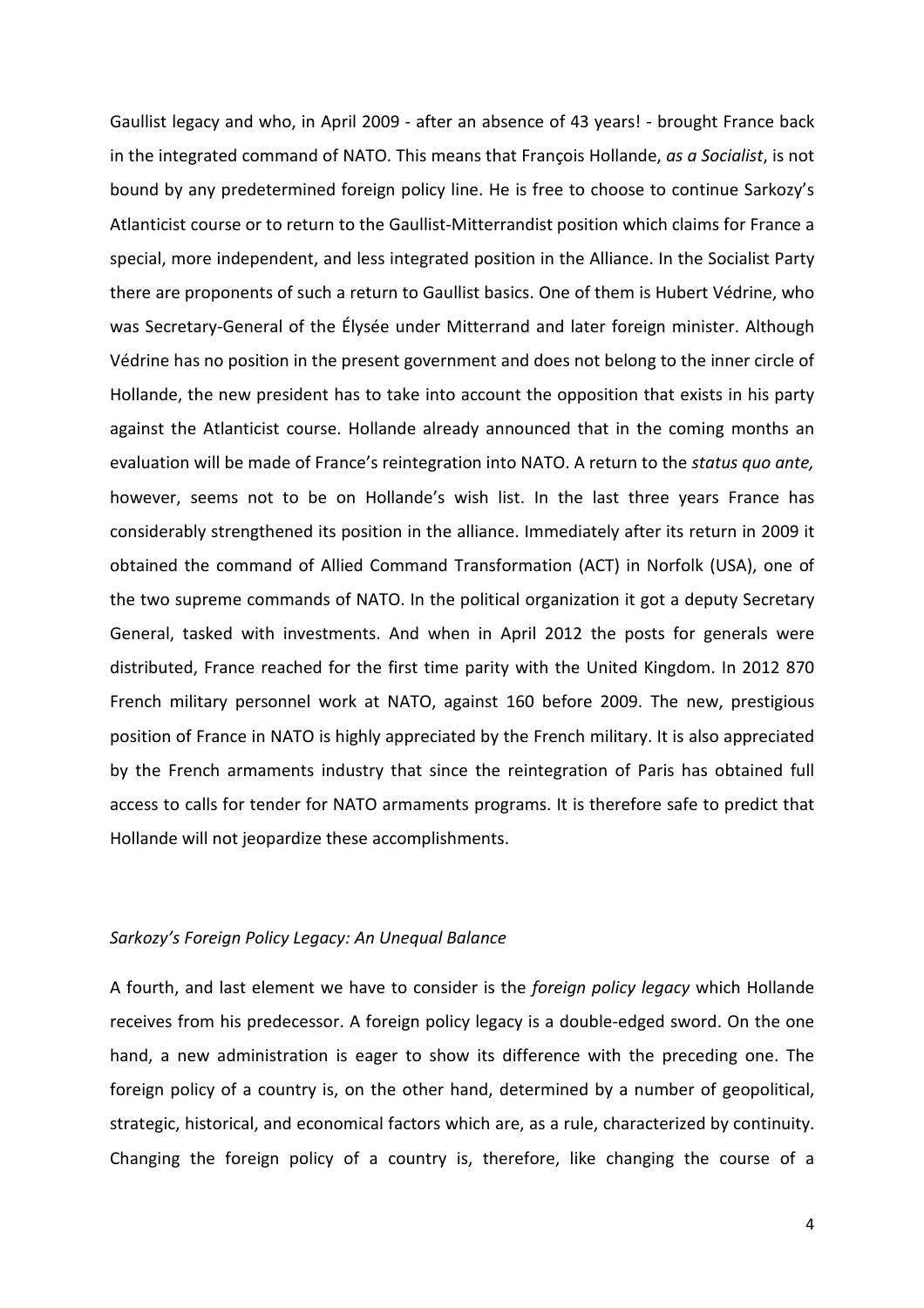mammoth tanker. Normally, such changes are piecemeal and slow. In addition there is the fact that the foreign policy legacy received by Hollande from his predecessor is very uneven, because the foreign policy conducted by Sarkozy during his tenure showed great variations. We can even speak of a *foreign policy U-turn* during Sarkozy's presidency. When he became president, Sarkozy, a foreign policy novice himself, chose Bernard Kouchner, a mediatized ONG personality and a former Socialist health minister(2), as his foreign minister. The results were catastrophic.(3) In December 2007 Sarkozy invited with great pomp the Libyan dictator Kadhafi at the Elysée. Four months later, in April 2008, he visited the Tunisian dictator Ben Ali and declared on his arrival that he had not come to give 'lessons in human rights'. In July of the same year he invited both the Egyptian dictator Hosni Mubarak and the Syrian dictator Bashar al-Assad as his special guests of honor to assist at the military parade organized for the Quatorze Juillet, France's national holiday. Some weeks later Sarkozy flew to Moscow and Tbilisi to mediate in the war between Russia and Georgia. He negotiated a flawed cease fire agreement that gave the Russian occupying troops the right to remain in Georgia outside Abkhazia and South Ossetia. The fact that Moscow dismembered Georgia some weeks later by declaring the breakaway provinces independent and also did not respect the cease fire agreement did not lead to protests from Paris. On the contrary, it was the start of a shameful French-Russian honeymoon which led to juicy contracts for French firms, with, as an apotheosis, the sale of four ultra-modern Mistral helicopter carriers to Russia, the first great arms contract of this kind by a NATO member. Sarkozy's China policy was equally flawed. After the bloody repression of manifestations in Tibet in March 2008 he threatened China with a boycott of the Olympic Games. However, when the Chinese in response began to boycott French products and tourism to France, Sarkozy quickly changed tone.

In November 2010 Sarkozy sacked Kouchner and appointed a new foreign minister, Michelle Alliot-Marie. But this was hardly an improvement. Alliot-Marie not only accepted air travel and holidays from friends of the Tunisian dictator Ben Ali, but did even offer French support to the Tunisian secret services when the first demonstrations against the regime started. Sarkozy's opportunist and unprincipled foreign policy led to a great malaise among French diplomats. A group of them published under the pseudonym Marly an open letter in the paper Le Monde, accusing the president and his minister of 'amateurism' and 'impulsivity'.

5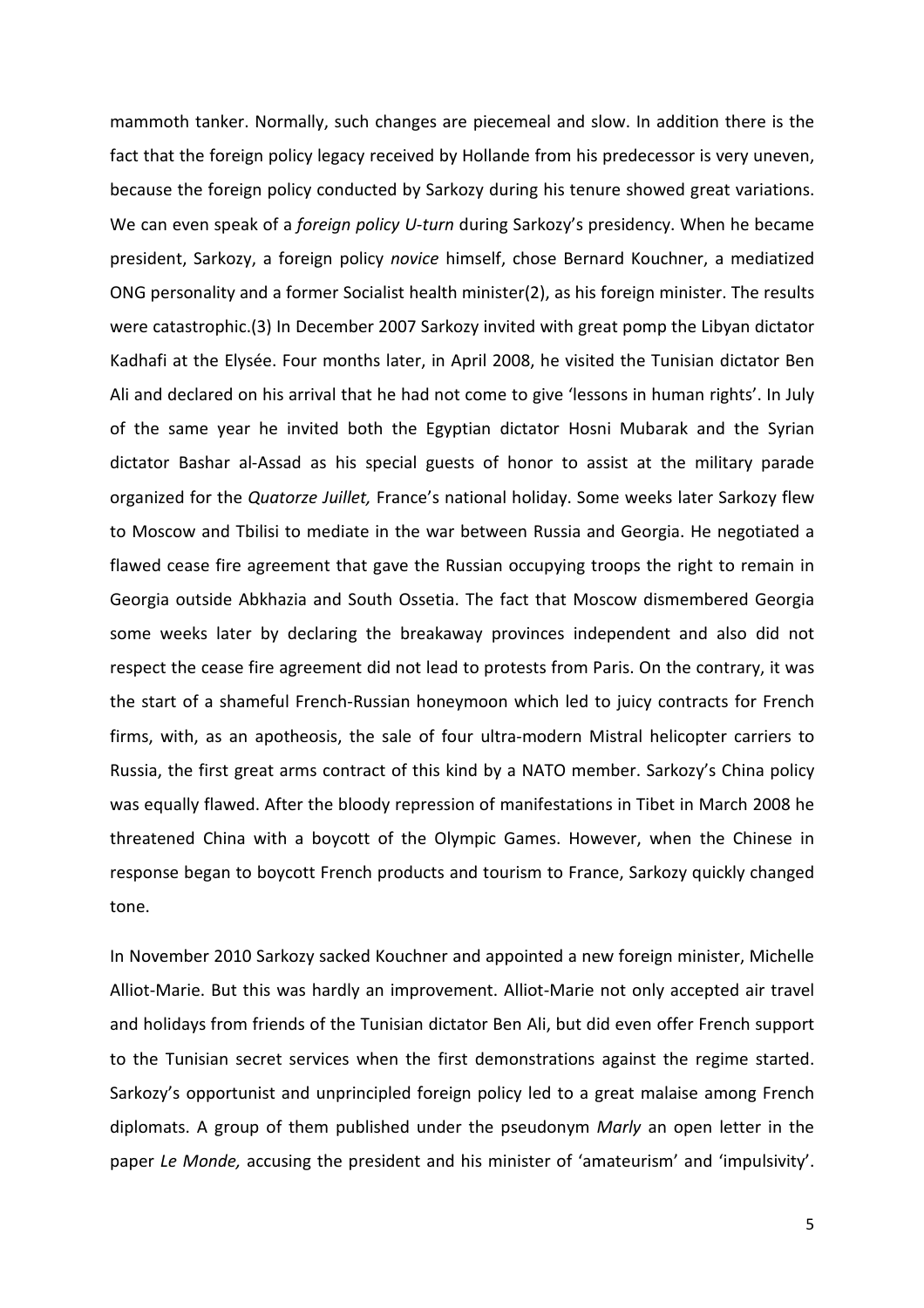"Europe is powerless, Africa escapes us, the Mediterranean is dissatisfied with us, China has tamed us, and Washington ignores us," wrote the authors.(4) Five days later Sarkozy finally changed course. He sacked Alliot-Marie and appointed in her place the experienced Alain Juppé, a former prime minister and foreign minister under Chirac. From then on French foreign policy took a U-turn. The defense of human rights and democracy made a comeback. French troops intervened in Ivory Coast in favor of the legally elected President Ouattara and later Sarkozy took the initiative to support the rebels in Libya which finally led to the downfall of Khadafi. The difference with the preceding period was striking – thanks, not least, to the efforts of Alain Juppé. Never before in the French Fifth Republic one had witnessed such a foreign policy U-turn. If Hollande is distancing himself from his predecessor, it will be especially from the first four years of Sarkozy's presidency.

#### What Can We Expect?

So, what can we expect? We can expect both continuity and change which we will summarize hereunder.

#### • The Relationship with NATO.

Hollande will not revoke Sarkozy's – bold – decision to reintegrate France into the military organization of NATO. Although Hollande's foreign minister, Laurent Fabius, is said to be close to those who share a 'Gaullist-Mitterrandist' approach, there will not be a return to the Gaullist 'special position' outside the integrated military organization. However, France will continue to defend in NATO its traditional positions. During the NATO summit in Chicago Hollande has already made clear, for instance, that French support for the ballistic missile defense depends on four conditions: that the BMD does not replace deterrence, that the costs remain under control, that the political conditions are clear (who pulls the trigger?), and that French industries can participate in its realization. These four conditions were already formulated by Sarkozy.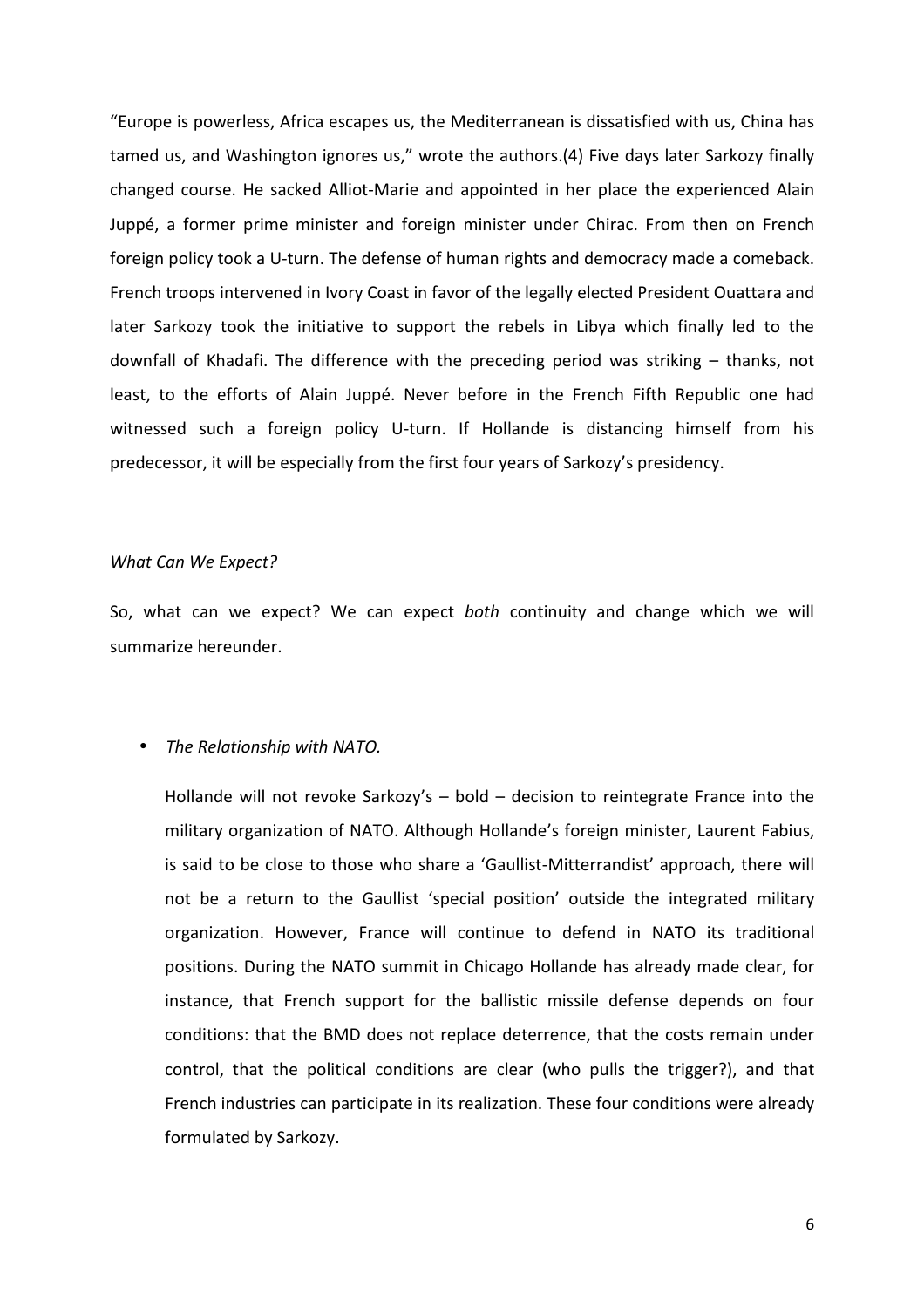#### • The Relationship with the US

Also here there are no great changes to be expected. After Chirac's opposition against the Iraq War, the relationship between France and the US already normalized under Chirac and it improved further under Sarkozy 'the American' (although initially, the personal relationship between Obama and Sarkozy was rather strained). During the visit of Hollande to the White House and to the G8 in May 2012 a cordial relationship could be observed between the French and the US Presidents which augurs well for a future cooperation.

#### The Relationship with Turkey

Here we can expect a real change. Hollande will not follow Sarkozy in his anti-Turkish stance and apply the principle pacta sunt servanda. Turkey was granted candidate status in 1999 and negotiations on the different chapters started in 2005. Due to Sarkozy's opposition (but also due to Turkish unwillingness to open its ports for Greek Cypriot ships) the negotiation process stalled. A more Turkey-friendly policy of France could help unfreeze the situation and prepare Turkey for a compromise on Cyprus. A victory of the German Social-Democrats in the parliamentary elections of autumn 2013 could remove the opposition of the CDU-CSU against Turkish membership and make things move further forward.

• The EU

Hollande will – like is predecessor – be fully involved in resolving the debt crisis and the euro crisis. As a more consensual president he could be inclined to stress not only the importance of the bilateral Franco-German axis, but seek also to involve more than his predecessor the smaller EU member states, and stress more the role of the European Commission and the European Parliament.

#### • The relationship with China

Sarkozy was extremely focused on China. There are signs that Hollande wants to put different accents in the French Asia policy. The first comments in the Chinese press on the new French government were critical. The Shanghai paper Wen Hui Bao, for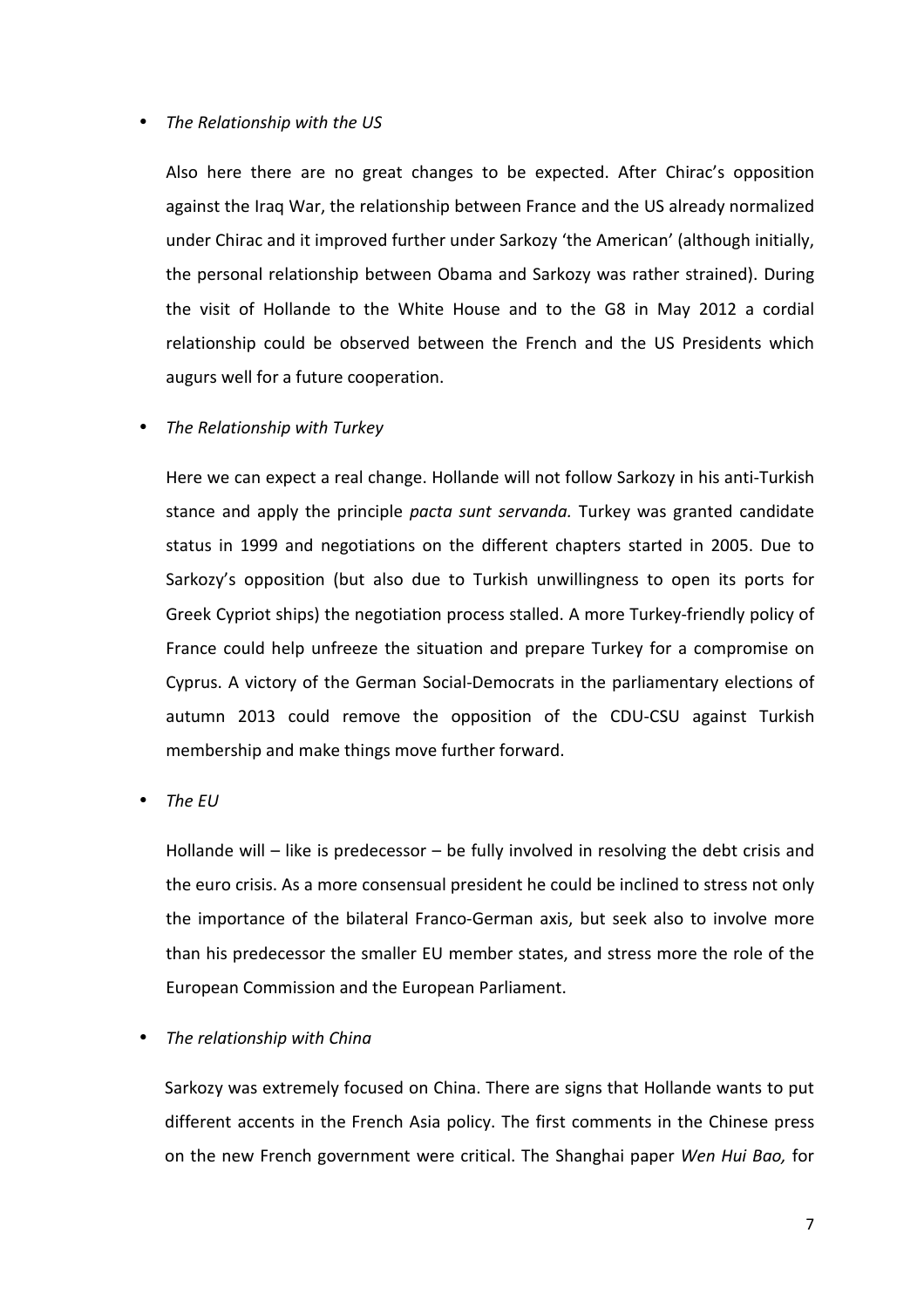instance, wrote on 10 May, 2012, that Hollande never visited the country which "proves that his lack of interest does not date from yesterday." The paper also detected politicians around him who had "a ferocious 'anti-Chinese' ideology".(5) One of these was Arnaud Montebourg, who attacked during the campaign the undervaluation of the Chinese yuan and the plant relocations by French firms to China. Also the first contacts between the équipe Hollande and the Chinese government did not provide smooth riding. Laurent Fabius, who, in February, was sent as Hollande's envoy to China, did not succeed to talk with a member of the leadership. Very dissatisfied, he abridged his visit and left the country. However, these misunderstandings could prove to be only temporary. The good news for China is that Hollande appointed Paul Jean-Ortiz as his diplomatic adviser. Paul Jean-Ortiz is Director Asia at the Ministry of Foreign Affairs and the top China expert at the Quai d'Orsay. He speaks fluently mandarin and has passed a great part of his career in China. He was third secretary at the embassy in Beijing (1987-88), general consul in Canton (1992-93), second secretary in Beijing (1993-95), and – after a stay at the embassy in Hanoi – came back to Beijing as minister counsellor (2000-2005). Although Ortiz will help Hollande to overcome the hurdles in the French-Chinese relationship, one may expect that Hollande, as compared to Sarkozy, will less easily give up human rights concerns for purely commercial interests.

• Japan

During his Asia tour Fabius also visited Japan, where he had more success than in China. In Tokyo he met with Prime Minister Yoshihiko Noda. Fabius told the press that Sarkozy - who during his presidency visited Japan only once - had neglected the French-Japanese relationship. One may expect, therefore, a more balanced Asia policy of the new French government.

#### • The Middle East Peace Process

There are signs that Hollande wants to play here a more active role than his predecessor. The Middle East Peace Process is explicitly mentioned as a matter of special attention in the Socialist election program. In January 2012 Hollande's foreign minister-in-waiting Laurent Fabius went to Israel where he met with President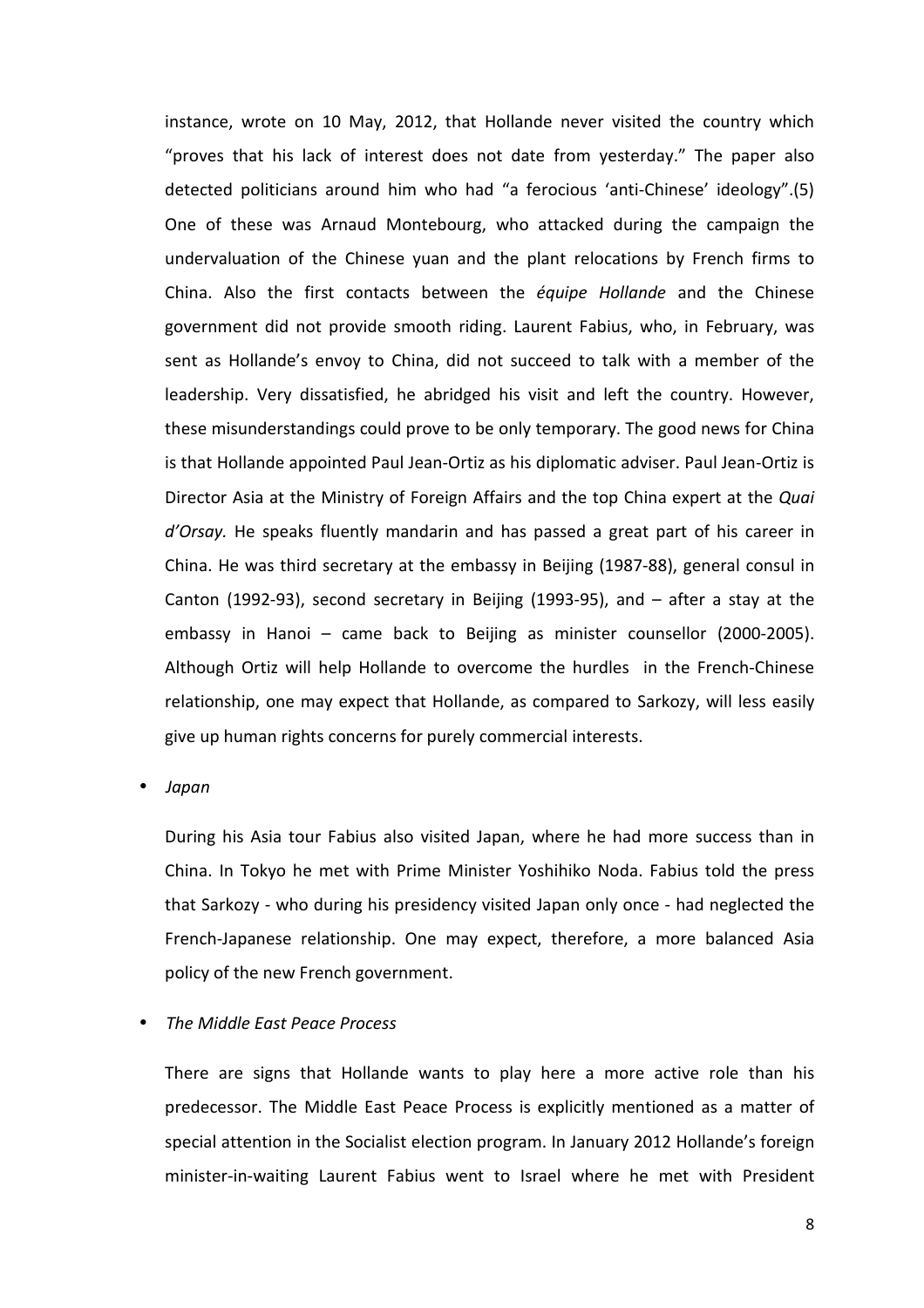Shimon Peres and defense minister Ehud Barak. He visited also Qatar, and spoke with representatives of the Palestinian Authority. Close to the Socialist Party operates an important pressure group of ex-ambassadors who support the Palestinian cause. In an op-ed in Le Monde this group of 15 asked for new French initiatives.(6) A French (or EU) initiative will certainly not come soon. And if it comes, it will be dependent on many factors: the international situation, the internal political situation in Israel, aloofness of the US, and – last but not least: it has to overcome the traditional distrust in Israel of French initiatives.

#### • Françafrique

The relations of France with its former colonies in French speaking Africa were often characterized by corruption affairs. Giscard had his Bokassa affair (diamonds), Mitterrand's son Jean-Christophe was implied in the 'Angola Gate' arms dealing affair. President Hollande, who has promised to bring morality back in French politics, has a chance of becoming, eventually, the first Mister Clean Hands.

• Iran

Sarkozy took a harder position vis-à-vis the regime in Tehran than Washington, pushing for sanctions. Will Hollande continue the approach of his predecessor? In an op-ed in Le Monde the ambassador of Iran in France, Ali Ahani, wrote to hope that France under Hollande would "choose a realist and constructive vision", in order that "the privileged historical relations between France and Iran will be re-established on a level in conformity with the greatness of these two civilizations."(7) Hollande seems closer to Obama's position which favors dialogue and negotiations. The problem will be that the new willingness of Tehran to negotiate with the 5+1 (permanent members of the Security Council plus Germany) is certainly inspired by the mounting international pressure.

#### • Russia

Putin developed with Sarkozy a close relationship as part of his strategy to forge personal relations with the leaders of the bigger EU states, thereby enabling him to circumvent the EU. Sarkozy fell easily under the charm of the Russian leader.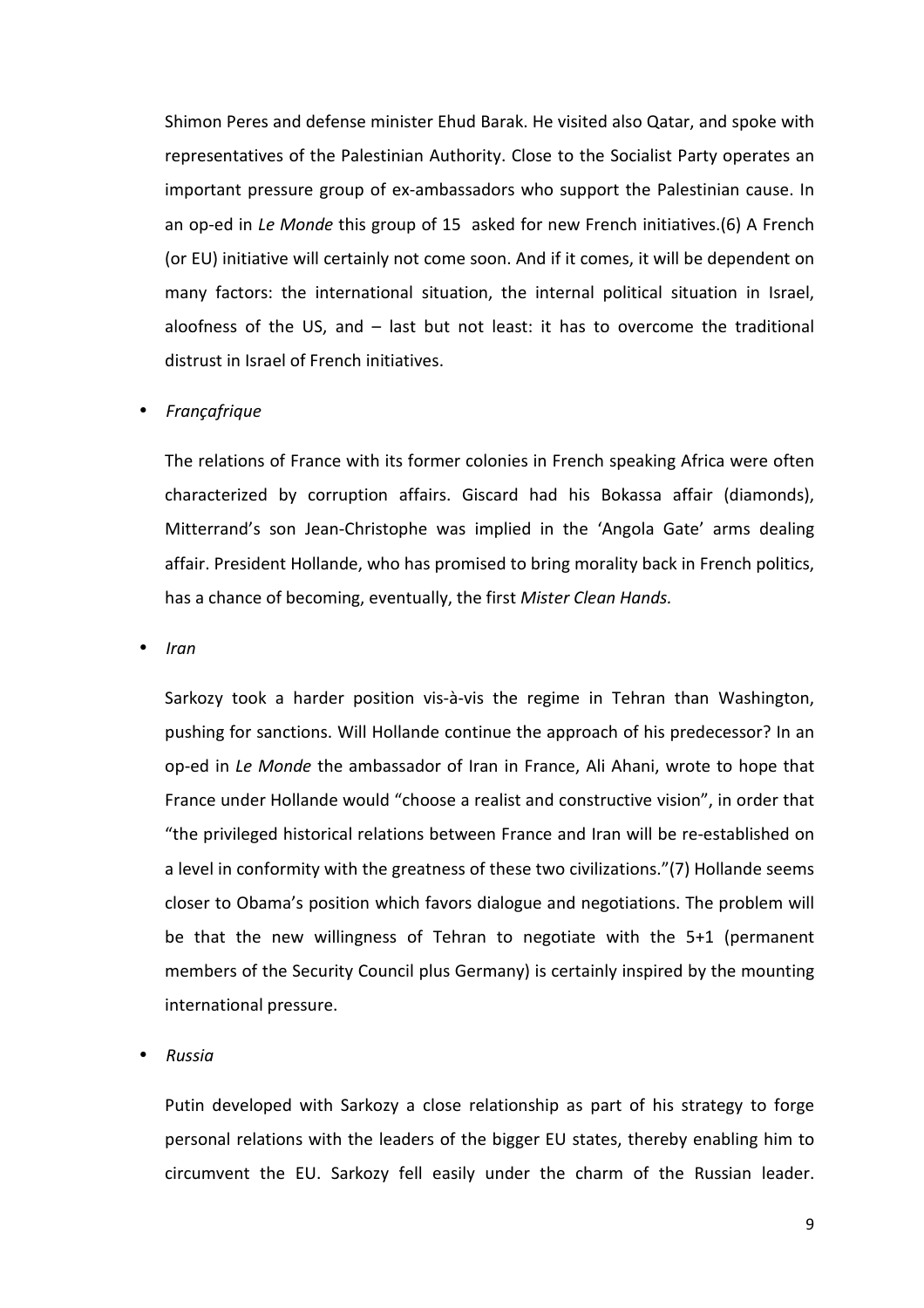Although his relationship with Putin did not match the personal friendship of Putin with Gerhard Schröder or Silvio Berlusconi, he chose – like them - to let commercial interests prevail over geopolitical interests and respect for democratic standards and human rights. One can expect that Hollande, who started his presidency with the proclamation of a moral code, will not be so easily duped and will maintain a pragmatic relationship with the Kremlin, while at the same time reaching out to the democratic opposition. A sign of such a new approach would be to impose visa sanctions on Russian officials who are responsible for the torture and death of the Russian anti-corruption lawyer Sergey Magnitsky.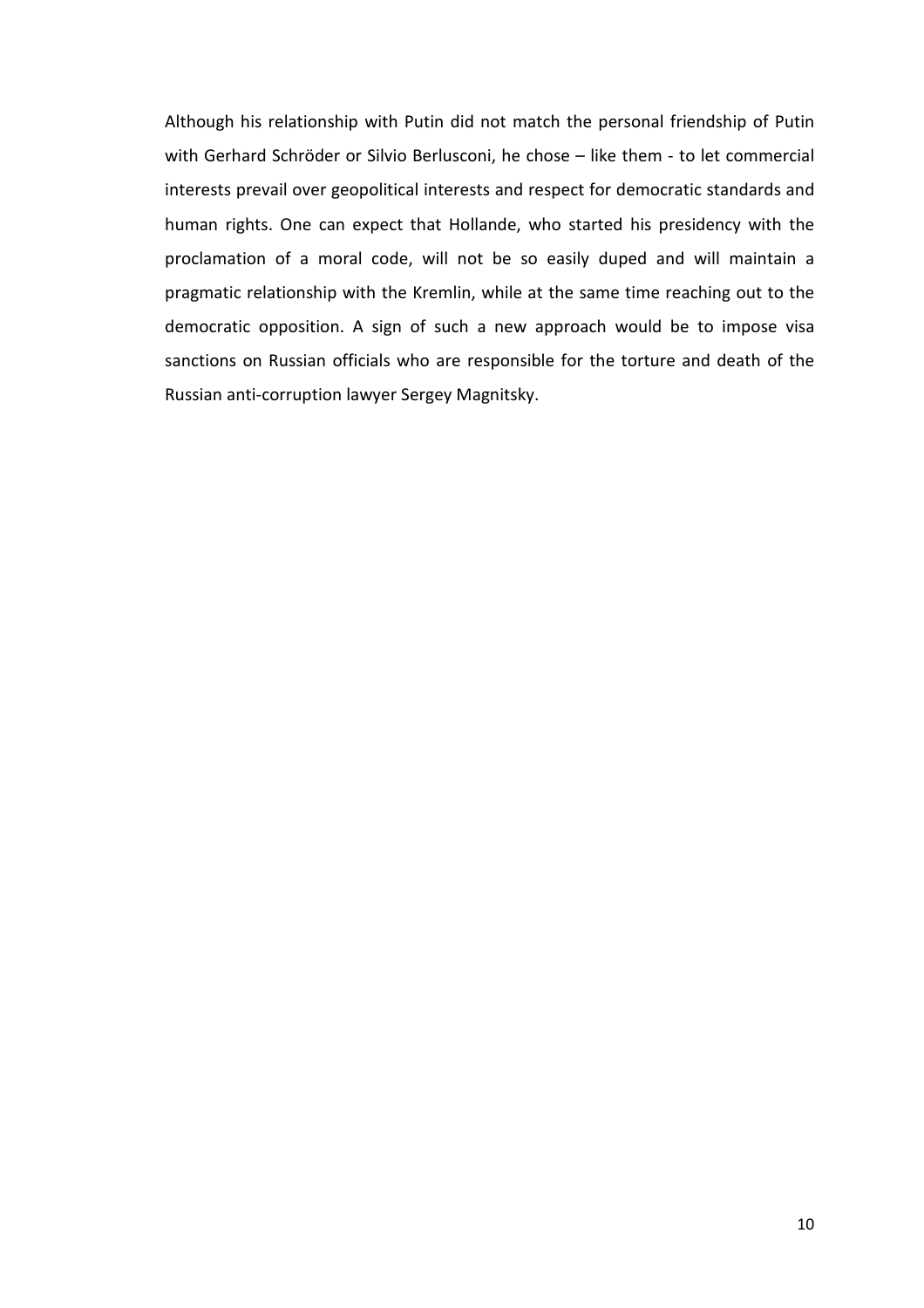#### NOTES

- (1) Cf. Nicolas Sarkozy, Témoignage, XO Éditions, Paris, 2006, p. 268.
- (2) Sarkozy created in his government some posts for politicians from the left. Socialists who accepted these posts, such as Bernard Kouchner and Éric Besson, were treated as traitors by their former colleagues. Alain Minc, who acted as Sarkozy's 'visitor of the evening' (special personal adviser) said that he had suggested Kouchner as foreign minister. Another politician whose name was mentioned for this function was Hubert Védrine, a former Socialist foreign minister. Apparently, also Védrine was tempted to accept a place in Sarkozy's government. (Cf. "Minc: 'La gauche ne peut gagner que par effraction'", Le Monde, May 19, 2012).
- (3) For an early evaluation of Sarkozy's foreign policy see my paper "The Foreign Policy of Nicolas Sarkozy: Opportunistic, Not Principled, and Amateurish", Cicero Foundation Great Debate Paper, No. 10/01, February 2010. Available at http://www.cicerofoundation.org/lectures/Marcel\_H\_Van\_Herpen\_FOREIGN\_PO LICY\_SARKOZY.pdf
- (4) Groupe Marly, "La voix de la France a disparu dans le monde", Le Monde, February 22, 2011.
- (5) Quoted in Courrier international, No. 1123, May 10-16, 2012.
- (6) Yves Aubin de La Messuziere, "Le Proche-Orient dans l'impasse Une initiative française s'impose! ", Le Monde, May 10, 2012. The op-ed is signed by 15 diplomats. They include former French ambassadors in Amman, Ankara, Bagdad, Beirut, Cairo, Tehran, Tel Aviv, and Tunis.
- (7) Ali Ahani, "Pour que les relations entre la France et l'Oran prennent un nouveau départ," Le Monde, May 19, 2012.